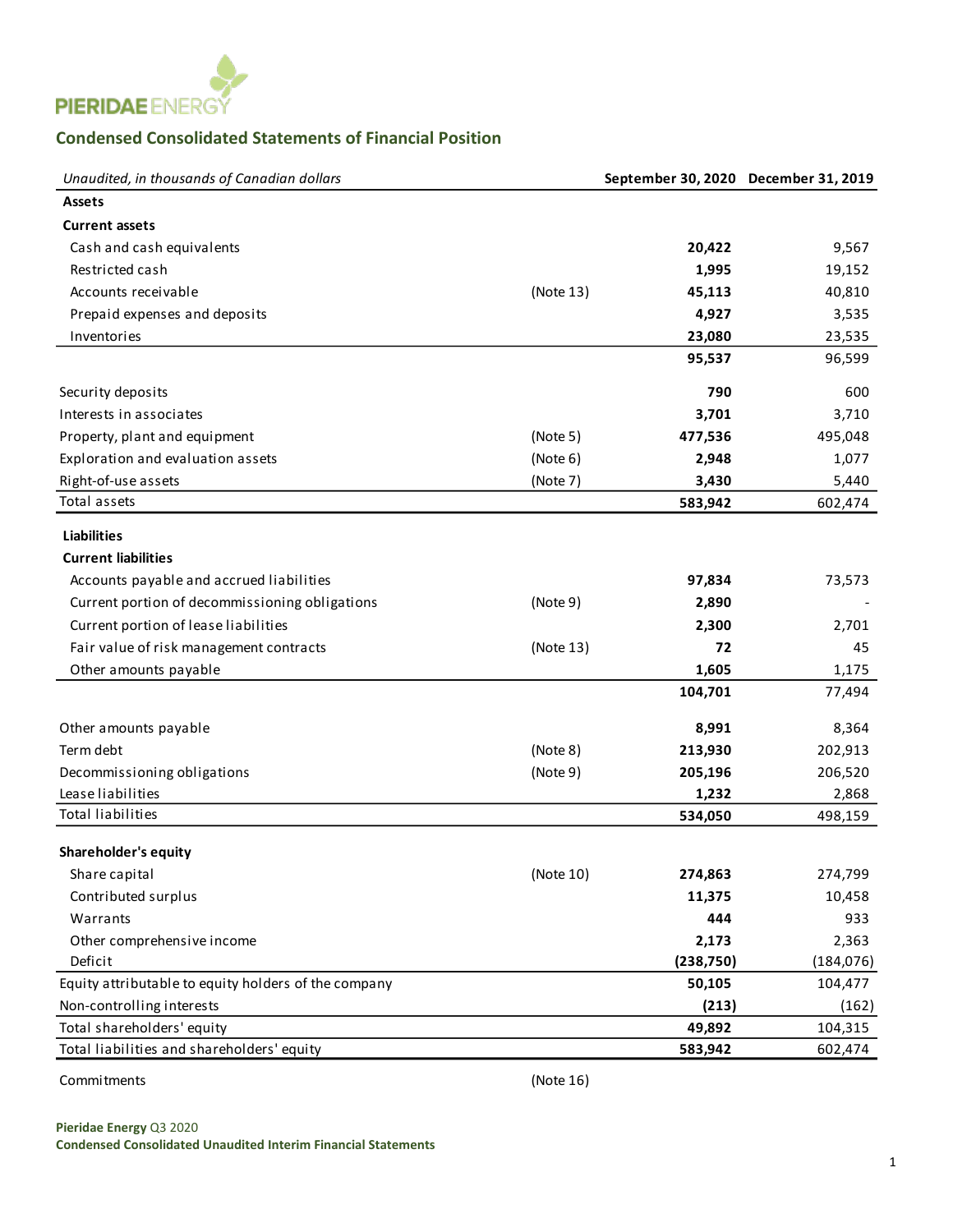

# **Condensed Consolidated Statements of Loss and Comprehensive Loss**

|                                                                                  |            | Three months ended September 30 Nine months ended September 30 |            |                |            |
|----------------------------------------------------------------------------------|------------|----------------------------------------------------------------|------------|----------------|------------|
| Unaudited, in thousands of Canadian dollars (except share and per share amounts) |            | 2020                                                           | 2019       | 2020           | 2019       |
|                                                                                  |            |                                                                |            |                |            |
| <b>Revenues</b>                                                                  |            |                                                                |            |                |            |
| Petroleum and natural gas                                                        | (Note 11)  | 48,347                                                         | 12,673     | 167,359        | 48,297     |
| Royalties                                                                        |            | (1, 195)                                                       | (35)       | (5,207)        | (1,368)    |
|                                                                                  |            | 47,152                                                         | 12,638     | 162,152        | 46,929     |
| Other income                                                                     |            | 1,386                                                          | (950)      | 2,669          | 1,784      |
| Third party processing                                                           |            | 6,009                                                          | 1,442      | 19,737         | 1,442      |
|                                                                                  |            | 54,547                                                         | 13,130     | 184,558        | 50,155     |
| Realized gain (loss) on risk management contracts                                | (Note 13)  |                                                                |            | 12,708         | (657)      |
| Unrealized gain (loss) on risk management contracts                              |            | $\overline{\mathbf{z}}$                                        |            | (159)          | 1          |
|                                                                                  |            | 54,554                                                         | 13,130     | 197,107        | 49,499     |
| <b>Expenses</b>                                                                  |            |                                                                |            |                |            |
| Operating                                                                        | (Note 15)  | 51,543                                                         | 14,365     | 147,947        | 44,087     |
| Transportation                                                                   |            | 3,650                                                          | 1,464      | 11,425         | 4,880      |
| General and administrative                                                       |            | 5,855                                                          | 3,676      | 18,542         | 11,446     |
| Development                                                                      |            | 2,472                                                          | 504        | 10,060         | 8,345      |
| Finance                                                                          | (Note 12)  | 11,746                                                         | 2,133      | 35,067         | 5,862      |
| Depletion and depreciation                                                       | (Note 5,7) | 9,057                                                          | 3,599      | 28,561         | 11,942     |
| Impairment of exploration and evaluation assets                                  | (Note 6)   |                                                                |            |                | 7,859      |
| Share-based compensation                                                         |            | 110                                                            | 577        | 428            | 844        |
| Foreign exchange gain (loss)                                                     |            | (43)                                                           | 1          | (213)          | (2)        |
| Share of net loss of associates                                                  |            | 3                                                              | 3          | 9              | 9          |
| Loss (gain) on asset disposition                                                 |            | 6                                                              | (12)       | 6              | (67)       |
|                                                                                  |            | 84,399                                                         | 26,310     | 251,832        | 95,205     |
| Net loss before taxes                                                            |            | (29, 845)                                                      | (13, 180)  | (54, 725)      | (45, 706)  |
| Deferred income tax recovery                                                     |            |                                                                |            | $\overline{a}$ |            |
| <b>Net loss</b>                                                                  |            | (29,845)                                                       | (13, 180)  | (54, 725)      | (45, 706)  |
| Other comprehensive income, net of income tax                                    |            |                                                                |            |                |            |
| Foreign currency translation gain (loss)                                         |            | 275                                                            | (90)       | (190)          | 1,282      |
| <b>Total comprehensive loss</b>                                                  |            | (29, 570)                                                      | (13, 270)  | (54, 915)      | (44, 424)  |
| Net loss attributable to                                                         |            |                                                                |            |                |            |
| Equity holders of the Company                                                    |            | (29, 825)                                                      | (13, 178)  | (54, 674)      | (45, 700)  |
| Non-controlling interests                                                        |            | (20)                                                           | (2)        | (51)           | (6)        |
| Net loss per share attributable to equity holders of the Company                 |            |                                                                |            |                |            |
| Basic                                                                            | (Note 10)  | (0.19)                                                         | (0.15)     | (0.35)         | (0.55)     |
| Diluted                                                                          | (Note 10)  | (0.19)                                                         | (0.15)     | (0.35)         | (0.55)     |
| Weighted average number of common shares                                         |            |                                                                |            |                |            |
| Basic                                                                            | (Note 10)  | 157,641,871                                                    | 86,712,618 | 157,631,268    | 82,925,755 |
| Diluted                                                                          | (Note 10)  | 157,641,871                                                    | 86,712,618 | 157,631,268    | 82,925,755 |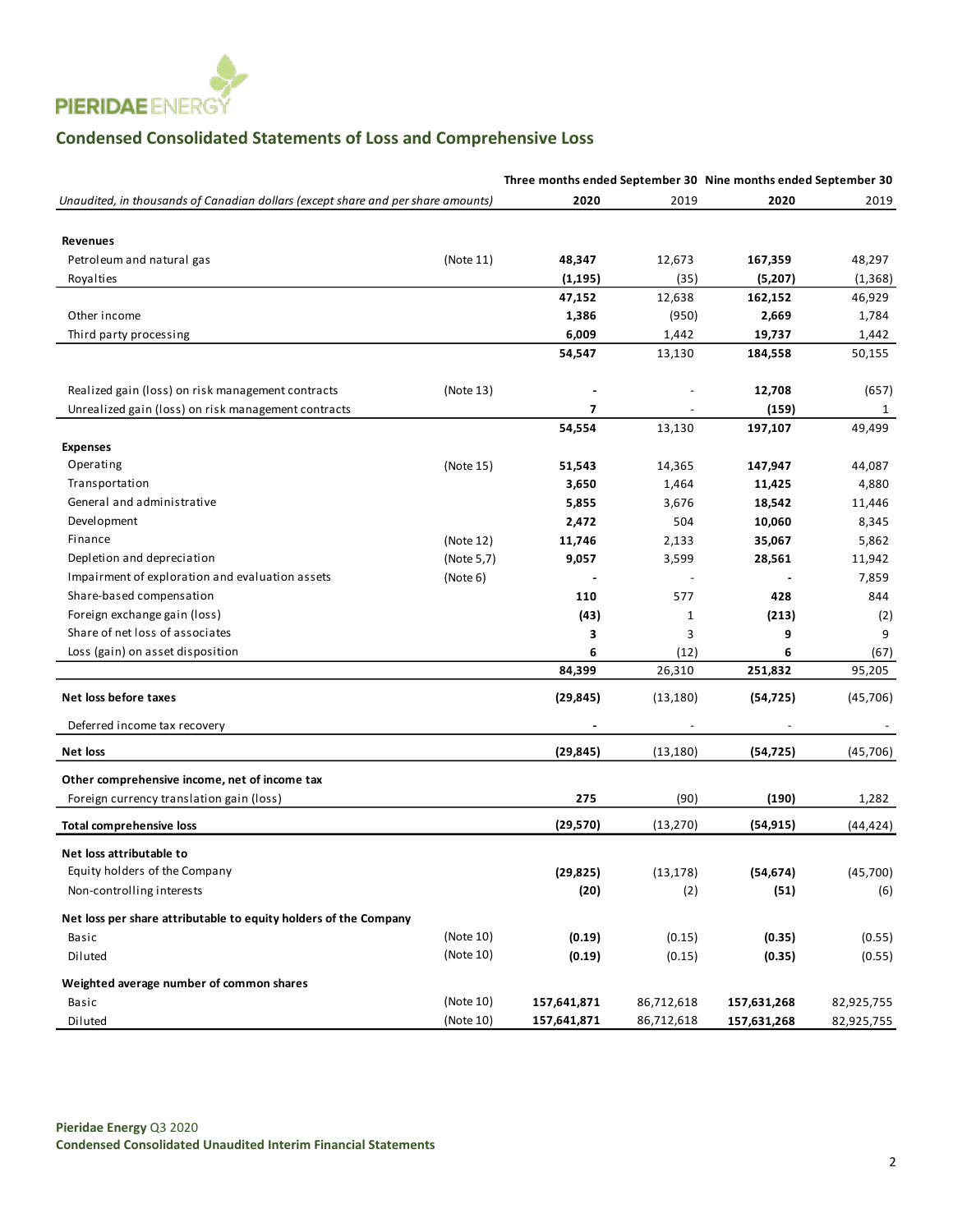

## **Condensed Consolidated Statements of Changes in Equity**

|                                                                  |           |                          | Contributed              |                          |            | Comprehensive            | <b>Accumulated Total Equity</b><br><b>Other Attributable</b> | Non-<br>to Equity Controlling | <b>Total</b>  |
|------------------------------------------------------------------|-----------|--------------------------|--------------------------|--------------------------|------------|--------------------------|--------------------------------------------------------------|-------------------------------|---------------|
| Unaudited, in thousands of Canadian dollars except share amounts |           | <b>Share Capital</b>     |                          | Surplus Warrants         | Deficit    | Income (Loss)            | <b>Holders</b>                                               | <b>Interests</b>              | <b>Equity</b> |
| As at December 31, 2018                                          |           | 193,270                  | 8,960                    | 933                      | (112,503)  | 1,240                    | 91,900                                                       | (152)                         | 91,748        |
| Share-based compensation                                         |           | 61                       | 844                      |                          |            |                          | 905                                                          |                               | 905           |
| Common shares and warrants issued on private placement           |           | 21,300                   | ۰                        |                          | ٠          | $\overline{\phantom{a}}$ | 21,300                                                       | $\overline{\phantom{a}}$      | 21,300        |
| Share issue costs                                                |           | (865)                    | ۰                        | $\overline{\phantom{a}}$ | ٠          | $\overline{\phantom{a}}$ | (865)                                                        | $\overline{\phantom{a}}$      | (865)         |
| Net loss attributable to equity holders of the Company           |           | $\overline{\phantom{a}}$ | ۰                        | $\overline{\phantom{a}}$ | (45,700)   | 1,282                    | (44, 418)                                                    | (5)                           | (44, 423)     |
| As at September 30, 2019                                         | (Note 10) | 213,766                  | 9,804                    | 933                      | (158, 203) | 2,522                    | 68,822                                                       | (157)                         | 68,665        |
| As at December 31, 2019                                          |           | 274,799                  | 10,458                   | 933                      | (184, 076) | 2,363                    | 104,477                                                      | (162)                         | 104,315       |
| Share-based compensation                                         |           | 64                       | 428                      |                          |            | ۰                        | 492                                                          |                               | 492           |
| Expiry of warrants                                               |           | $\overline{\phantom{a}}$ | 489                      | (489)                    | ٠          | $\overline{\phantom{a}}$ |                                                              | $\overline{\phantom{a}}$      |               |
| Net loss attributable to equity holders of the Company           |           |                          | $\overline{\phantom{a}}$ | $\overline{\phantom{a}}$ | (54, 674)  | (190)                    | (54, 864)                                                    | (51)                          | (54, 915)     |
| As at September 30, 2020                                         | (Note 10) | 274,863                  | 11,375                   | 444                      | (238,750)  | 2,173                    | 50,105                                                       | (213)                         | 49,892        |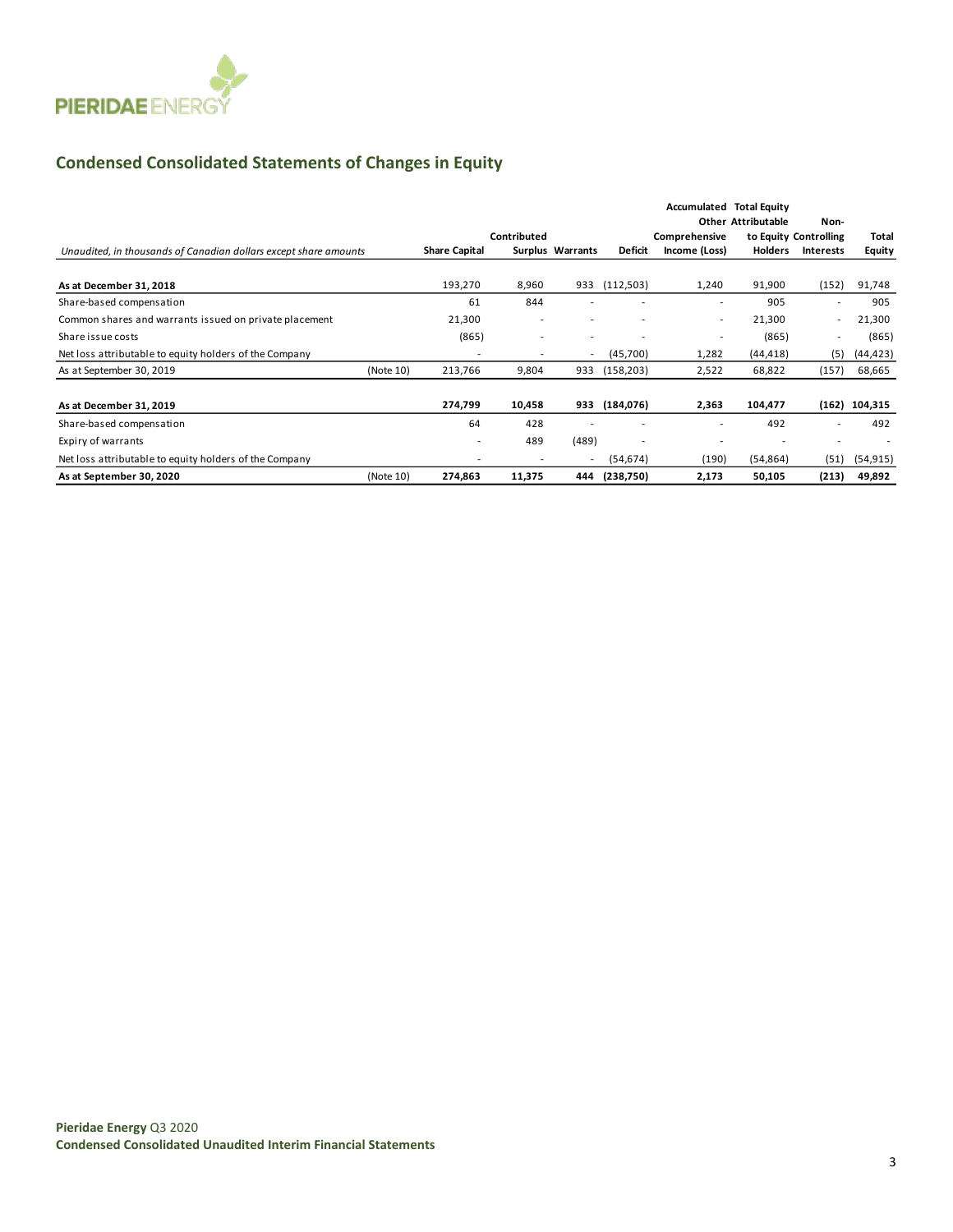

# **Condensed Consolidated Statements of Statement of Cash Flows**

|                                                  | Three months ended September 30 Nine months ended September 30 |           |                |           |           |  |
|--------------------------------------------------|----------------------------------------------------------------|-----------|----------------|-----------|-----------|--|
| Unaudited, in thousands of Canadian dollars      |                                                                | 2020      | 2019           | 2020      | 2019      |  |
| <b>Operating activities</b>                      |                                                                |           |                |           |           |  |
| Net loss                                         |                                                                | (29, 845) | (13, 180)      | (54, 725) | (45, 706) |  |
| Unrealized loss on risk management contracts     |                                                                | 126       |                | 159       |           |  |
| Depletion and depreciation                       | (Note 5,7)                                                     | 9,057     | 3,599          | 28,561    | 11,942    |  |
| Impairment of exploration and evaluation assets  | (Note 6)                                                       |           |                |           | 7,859     |  |
| Amortization of financing fees                   | (Note 12)                                                      | 3,662     | $\overline{a}$ | 11.017    |           |  |
| Accretion                                        | (Note 9)                                                       | 209       | 721            | 632       | 2,142     |  |
| Amortization of deferred lease inducements       |                                                                |           | 4              |           | (8)       |  |
| Share-based compensation                         |                                                                | 110       | 577            | 428       | 844       |  |
| Change in provisions                             | (Note 15)                                                      | (1,969)   |                |           |           |  |
| Loss on asset disposition                        |                                                                | 6         | 55             | 6         |           |  |
| Unrealized loss (gain) on foreign exchange       |                                                                | 180       | $\mathbf{1}$   | 10        | (2)       |  |
| Share of net loss of associates                  |                                                                | 3         | 3              | 9         | 9         |  |
| Other amounts payable                            |                                                                | 627       |                | 627       |           |  |
| Settlement of decomissioning obligations         | (Note 9)                                                       | (1,077)   | (228)          | (1,740)   | (344)     |  |
| Changes in non-cash working capital              | (Note 14)                                                      | 14,370    | 8,210          | 14,888    | (10, 760) |  |
| Cash (used in) provided by operating activities  |                                                                | (4, 541)  | (238)          | (128)     | (34, 024) |  |
|                                                  |                                                                |           |                |           |           |  |
| <b>Investing activities</b>                      |                                                                |           |                |           |           |  |
| Additions to property, plant and equipment       | (Note 5)                                                       | (6,021)   | (1,855)        | (6, 446)  | (3, 178)  |  |
| Additions to exploration and evaluation assets   | (Note 6)                                                       | (12)      | (59)           | (1, 871)  | (225)     |  |
| Proceeds from asset disposition                  |                                                                | 75        |                | 75        |           |  |
| Changes in non-cash working capital              |                                                                | 4,563     |                | 4,563     |           |  |
| Cash used in investing activities                |                                                                | (1, 395)  | (1, 914)       | (3,679)   | (3,403)   |  |
|                                                  |                                                                |           |                |           |           |  |
| <b>Financing activities</b>                      |                                                                |           |                |           |           |  |
| Issuance of share capital, net of costs          | (Note 10)                                                      |           | 30             | 64        | 20,496    |  |
| Restricted cash                                  |                                                                | 17,692    |                | 16,967    | 5,507     |  |
| Increase in convertible debt                     | (Note 8)                                                       |           | $\overline{a}$ |           | 10,000    |  |
| Repayment of bank debt                           |                                                                |           |                |           | (3)       |  |
| Payments on lease obligations                    |                                                                | (660)     | (182)          | (2,037)   | (389)     |  |
| Cash (used in) provided by financing activities  |                                                                | 17,032    | (152)          | 14,994    | 35,611    |  |
|                                                  |                                                                |           |                |           |           |  |
| Increase (decrease) in cash and cash equivalents |                                                                | 11,096    | (2,304)        | 11,187    | (1,816)   |  |
| Cash and cash equivalents, beginning of period   |                                                                | 10,475    | 10,607         | 9,567     | 9,112     |  |
| Effect of foreign exchange on cash               |                                                                | (1, 149)  | 1              | (332)     | 1,008     |  |
| Cash and cash equivalents, end of period         |                                                                | 20,422    | 8,304          | 20,422    | 8,304     |  |
|                                                  |                                                                |           |                |           |           |  |
| Interest paid in cash                            |                                                                | 7,767     |                | 23,133    | 65        |  |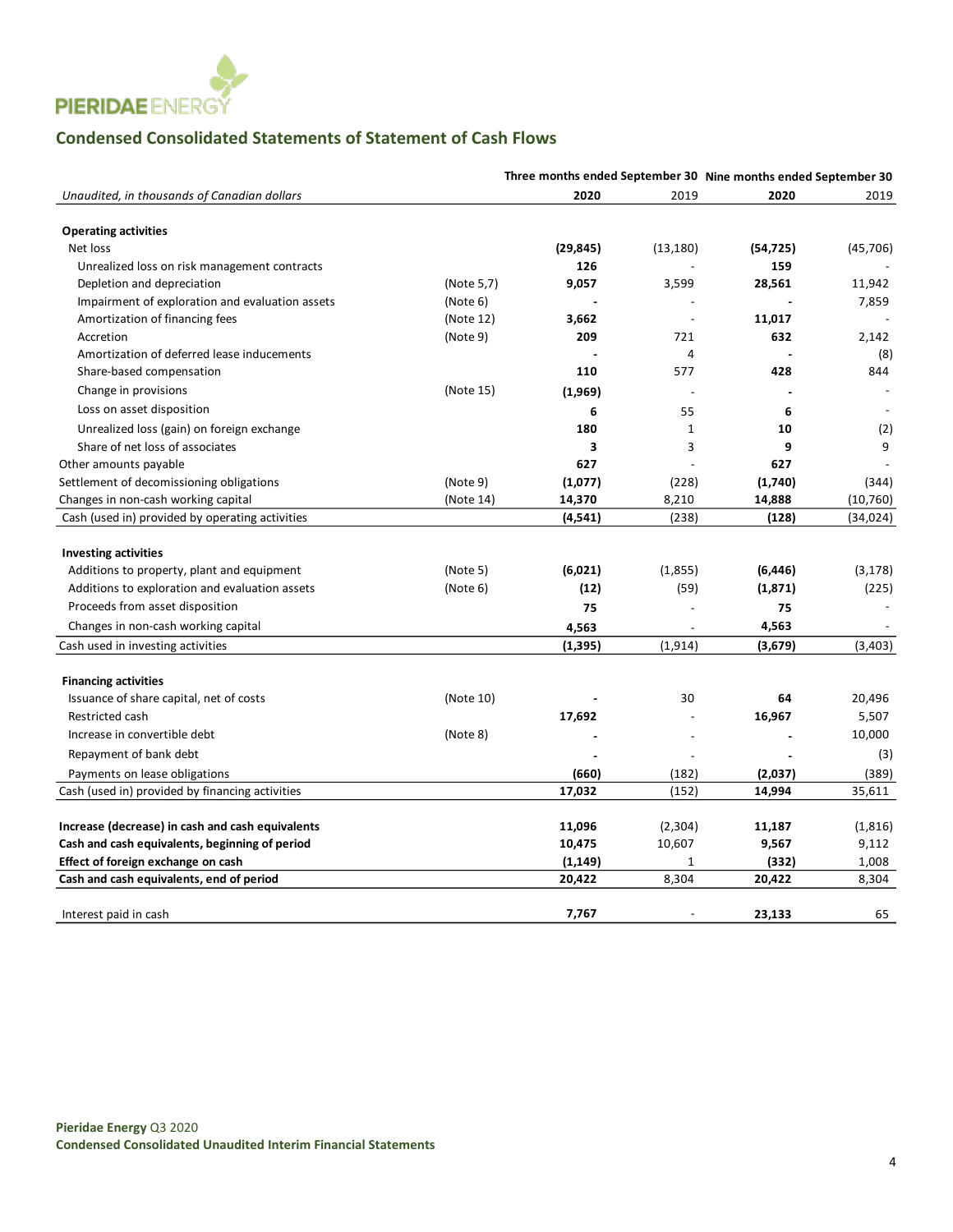## **Notes to the Condensed Consolidated Unaudited Interim Financial Statements**

### **1. Corporate Information**

Pieridae Energy Limited (the "Company" or "Pieridae") is a publicly traded, Canadian based Company in the business of developing, producing and processing natural gas, and the production of natural gas liquids ("NGLs"). It is also engaged in the development of a fully integrated liquefied natural gas ("LNG") project to be built in Goldboro, Nova Scotia. The common shares of Pieridae trade on the Toronto Exchange ("TSX") under the symbol PEA.TO.

The Company was incorporated on May 29, 2012 under the laws of Canada. It is headquartered at 3100, 308 - 4th Avenue SW, Calgary, Alberta, T2P 0H7.

The condensed consolidated unaudited interim financial statements ("Interim Financial Statements") include the accounts of Pieridae, its subsidiary companies, partnerships and any investments in associates and joint arrangements as at and for the nine months ended September 30, 2020.

### **2. Basis of Presentation**

The Interim Financial Statements and the notes thereto have been prepared in accordance with International Financial Reporting Standards ("IFRS") as issued by the International Accounting Standards Board ("IASB") applicable to the preparation of interim financial statements, including International Accounting Standard 34, Interim Financial Reporting ("IAS 34"). These Interim Financial Statements have been prepared following the same accounting policies and methods of computation as the Company's annual consolidated financial statements as at and for the year-ended December 31, 2019 ("Consolidated Financial Statements") and should be read in conjunction with those Consolidated Financial Statements. Comparative amounts have been reclassified to match the current period presentation.

The Company is subject to a number of business risks. These are outlined in greater detail in the Management Discussion & Analysis ("MD&A") and Annual Information Form for the year ended December 31, 2019, and in the MD&A for the period ended September 30, 2020. The current challenging economic climate due to the COVID-19 pandemic may have significant adverse impacts to the Company, including but not limited to:

- Material declines in revenue and cash flows due to reduced commodity prices
- Material decline in future revenues, which may result in potential impairment of non-financial assets
- Increase in the risk of non-performance by our partners and customers, resulting in the risk of higher customer defaults

These Interim Financial Statements were approved by the Board of Directors of Pieridae on November 12, 2020.

#### **Significant accounting judgments and estimates**

The preparation of these Interim Financial Statements in conformity with IFRS requires management to make judgments, estimates and assumptions that affect the application of accounting policies and the reported amounts of assets and liabilities, revenue and expenses, and related disclosures with respect to contingent assets and liabilities. Pieridae bases judgments, estimates and assumptions on current facts, historical experience and various other factors that are reasonable under the circumstances. The economic environment could also impact certain judgments, estimates and discount rates necessary to prepare these Interim Financial Statements, including significant estimates and judgments used in assessing for impairment indicators in the current economic environment. Actual results could differ materially from estimates and assumptions. Pieridae reviews estimates and underlying assumptions on an ongoing basis and make revisions as determined necessary by management. Such revisions are recognized in the period in which the estimates are revised and may impact future periods as well.

Critical accounting judgments and estimates used in preparing the Interim Financial Statements are described in Pieridae's Consolidated Financial Statements and MD&A for the year ended December 31, 2019. Current conditions have increased the complexity in making judgments, estimates and assumptions used to prepare the Interim Financial Statements, particularly related to the following:

#### **(i) Impairment of petroleum and natural gas assets**

For the purposes of determining whether impairment of petroleum and natural gas assets has occurred, and the extent of any impairment or its reversal, the key assumptions the Company uses in estimating future cash flows are forecasted petroleum and natural gas prices, expected production volumes and anticipated recoverable quantities of proved and probable reserves. These assumptions are subject to change as new information becomes available. Changes in economic conditions can also affect the rate used to discount future cash flow estimates. Changes in the aforementioned assumptions could affect the carrying amounts of assets.

#### **(ii) Litigation and arbitration**

The Company records provisions related to legal matters if it is probable that the Company will not be successful in defending the claim, or an adverse outcome arises from arbitration, and if an amount can be reasonably estimated. Determining the probability of a claim being defended or the outcome of arbitration, by nature, requires the use of significant judgement as it is based on the occurrence of one or more future events.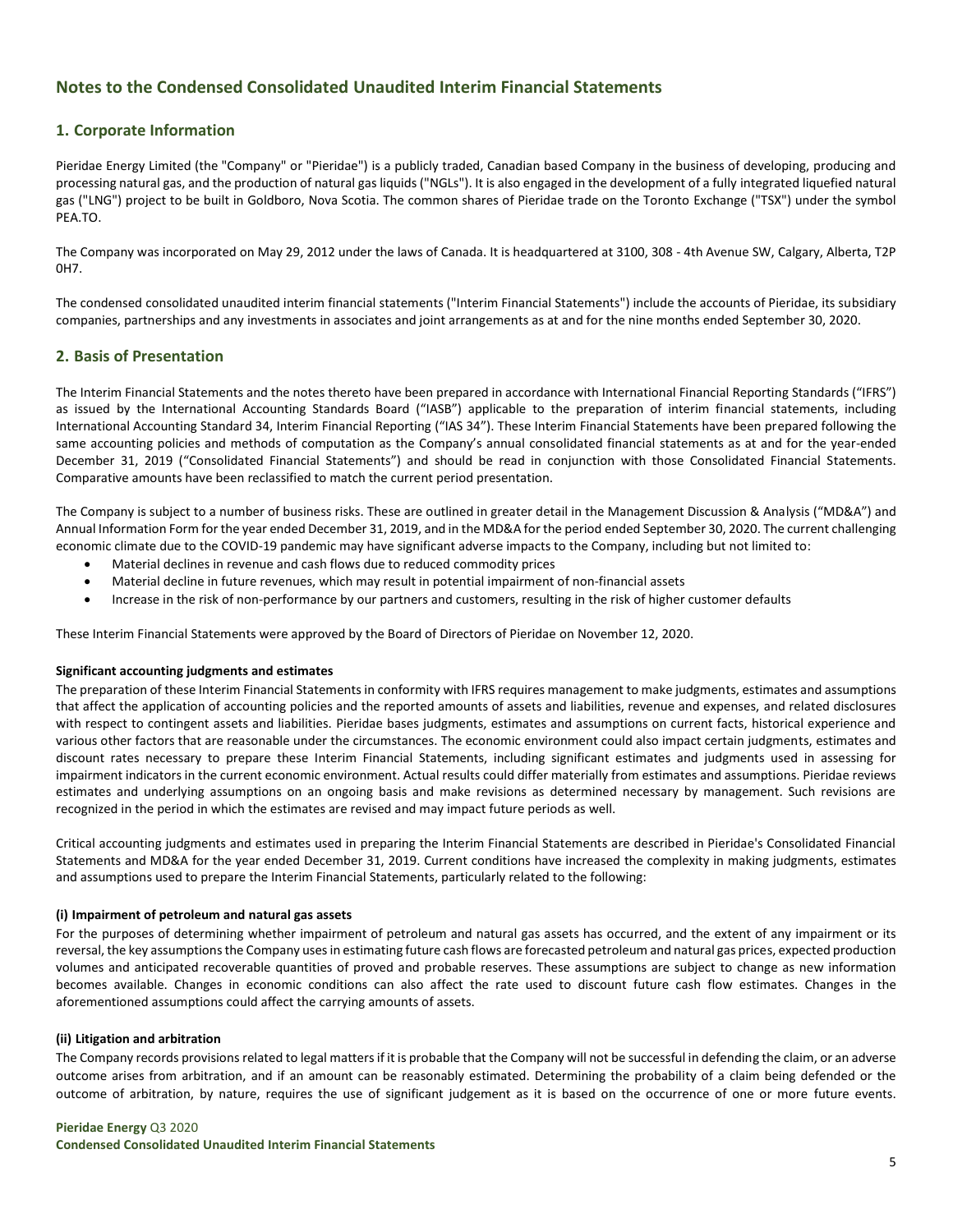Additionally, the potential claim or final settlement may fall within a range of probable outcomes which makes estimation of the amount and timing of any economic outflows difficult to predict and may be materially different upon settlement of the obligation. Provisions recognized are based on management's best estimate of the timing, scope, and amount of expected future cash outflows to settle the obligation.

### **3. Changes in Accounting Policies**

These Interim Financial Statements and the notes thereto have been prepared using the same accounting policies as used in the preparation of the Consolidated Financial Statements as at and for the year-ended December 31, 2019, except for the adoption of the following amended standards, and interpretations effective as of January 1, 2020. The Company has not early adopted any other standard, interpretation or amendment that has been issued but not yet effective.

### **Definition of a Business (Amendments to IFRS 3)**

Effective January 1, 2020, the Company adopted the amendment to IFRS 3 which clarifies that, in order to be considered a business, an integrated set of activities and assets must include, at a minimum, an input and a substantive process that together significantly contribute to the ability to create output. Furthermore, it clarifies that a business can exist without including all of the inputs and processes needed to create outputs. These amendments had no impact on the Interim Financial Statements.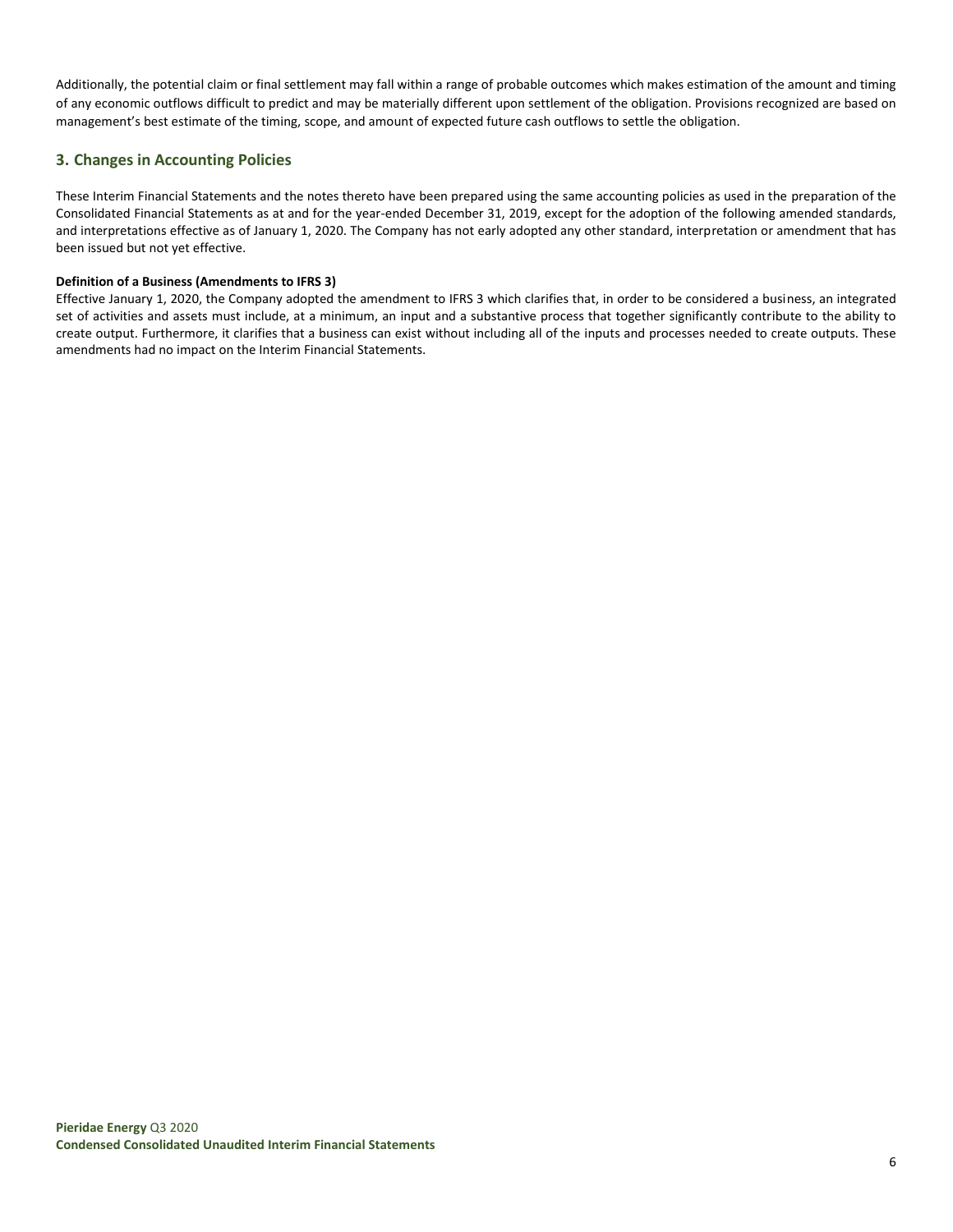### **4. Segmented Financial Information**

Pieridae's reportable segments are determined based on the nature of the underlying operations, and the operations of the separate subsidiaries involved in these activities. The breakdown of the Company's respective lines of business are as follows:

Upstream – The upstream segment is comprised predominantly by the petroleum and natural gas production operations and properties acquired from Shell Canada Limited ("Shell") and Ikkuma Resources Corp. ("Ikkuma"). It also includes the Company's upstream operations in Eastern Canada, and certain corporate overhead activities associated with these operations. Upstream is currently the only segment generating operating revenues.

LNG – The LNG segment contains all activities associated with the development of the Company's proposed LNG facility in Goldboro, Nova Scotia and the majority of Pieridae's corporate overhead activities.

| <b>Segmented Information</b>                    | Three months ended September 30 |              |                |                |                |           |  |
|-------------------------------------------------|---------------------------------|--------------|----------------|----------------|----------------|-----------|--|
|                                                 | Upstream                        |              | <b>LNG</b>     |                | Consolidated   |           |  |
| (Unaudited, in thousands of Canadian dollars)   | 2020                            | 2019         | 2020           | 2019           | 2020           | 2019      |  |
| Revenue                                         |                                 |              |                |                |                |           |  |
| Petroleum and natural gas                       | 48,347                          | 12,673       |                |                | 48,347         | 12,673    |  |
| Royalties                                       | (1, 195)                        | (35)         |                |                | (1, 195)       | (35)      |  |
|                                                 | 47,152                          | 12,638       |                |                | 47,152         | 12,638    |  |
| Other income                                    | 1,386                           | (950)        |                |                | 1,386          | (950)     |  |
| Third party processing                          | 6,009                           | 1,442        |                |                | 6,009          | 1,442     |  |
|                                                 | 54,547                          | 13,130       |                |                | 54,547         | 13,130    |  |
| Realized gain on risk manangement contracts     |                                 |              |                |                |                |           |  |
| Unrealized (loss) on risk management contracts  | $\overline{ }$                  |              |                |                | $\overline{ }$ |           |  |
|                                                 | 54,554                          | 13,130       | $\blacksquare$ | $\overline{a}$ | 54,554         | 13,130    |  |
| <b>Expenses</b>                                 |                                 |              |                |                |                |           |  |
| Operating                                       | 51,543                          | 14,365       |                |                | 51,543         | 14,365    |  |
| Transportation                                  | 3,650                           | 1,464        |                |                | 3,650          | 1,464     |  |
| General and administrative                      | 1,424                           | 1,557        | 4,431          | 2,119          | 5,855          | 3,676     |  |
| Development                                     |                                 |              | 2,472          | 504            | 2,472          | 504       |  |
| Depletion and depreciation                      | 8,878                           | 3,599        | 179            |                | 9,057          | 3,599     |  |
| Impairment of exploration and evaluation assets |                                 |              |                |                |                |           |  |
| Share-based compensation                        | 45                              | 96           | 65             | 481            | 110            | 577       |  |
| Foreign exchange gain (loss)                    | (43)                            | $\mathbf{1}$ |                |                | (43)           | 1         |  |
| Finance                                         | 11,746                          | 2,133        |                |                | 11,746         | 2,133     |  |
| Share of net loss of associates                 | 3                               | 3            |                |                | 3              | 3         |  |
| Gain on asset disposition                       | 6                               | (12)         |                |                | 6              | (12)      |  |
|                                                 | 77,252                          | 23,206       | 7,147          | 3,104          | 84,399         | 26,310    |  |
| Loss before income tax                          | (22, 698)                       | (10,076)     | (7, 147)       | (3, 104)       | (29, 845)      | (13, 180) |  |
| Deferred tax (recovery)                         |                                 |              |                |                |                |           |  |
| <b>Net loss</b>                                 | (22, 698)                       | (10,076)     | (7, 147)       | (3, 104)       | (29, 845)      | (13, 180) |  |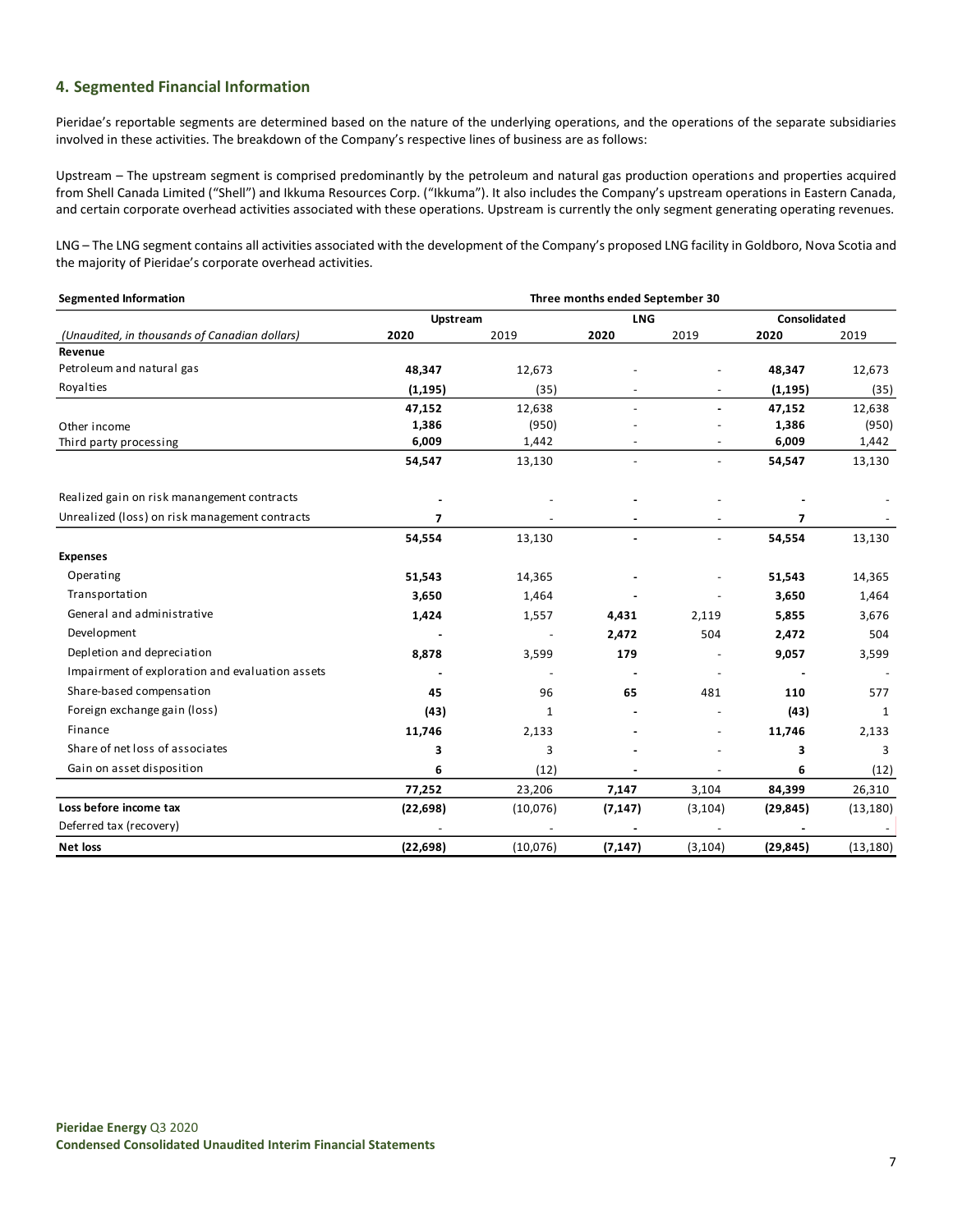| <b>Segmented Information</b>                         | Nine months ended September 30 |           |            |                          |              |           |
|------------------------------------------------------|--------------------------------|-----------|------------|--------------------------|--------------|-----------|
|                                                      | Upstream                       |           | <b>LNG</b> |                          | Consolidated |           |
| (Unaudited, in thousands of Canadian dollars)        | 2020                           | 2019      | 2020       | 2019                     | 2020         | 2019      |
| Revenue                                              |                                |           |            |                          |              |           |
| Petroleum and natural gas                            | 167,359                        | 48,297    |            |                          | 167,359      | 48,297    |
| Royalties                                            | (5,207)                        | (1, 368)  |            |                          | (5, 207)     | (1,368)   |
|                                                      | 162,152                        | 46,929    |            | ÷                        | 162,152      | 46,929    |
| Other income                                         | 2,669                          | 1,784     |            |                          | 2,669        | 1,784     |
| Third party processing                               | 19,737                         | 1,442     |            | $\overline{\phantom{a}}$ | 19,737       | 1,442     |
|                                                      | 184,558                        | 50,155    |            | $\blacksquare$           | 184,558      | 50,155    |
| Realized gain (loss) on risk manangement contracts   | 12,708                         | (657)     |            | $\overline{\phantom{a}}$ | 12,708       | (657)     |
| Unrealized (loss) gain on risk manangement contracts | (159)                          | 1         |            |                          | (159)        | 1         |
|                                                      | 197,107                        | 49,499    |            | $\blacksquare$           | 197,107      | 49,499    |
| <b>Expenses</b>                                      |                                |           |            |                          |              |           |
| Operating                                            | 147,947                        | 44,087    |            | ٠                        | 147,947      | 44,087    |
| Transportation                                       | 11,425                         | 4,880     |            | ÷,                       | 11,425       | 4,880     |
| General and administrative                           | 6,980                          | 4,415     | 11,562     | 7,031                    | 18,542       | 11,446    |
| Development                                          |                                |           | 10,060     | 8,345                    | 10,060       | 8,345     |
| Depletion and depreciation                           | 28,028                         | 11,942    | 533        |                          | 28,561       | 11,942    |
| Impairment of exploration and evaluation assets      |                                | 7,859     |            | $\overline{\phantom{a}}$ |              | 7,859     |
| Share-based compensation                             | 168                            | 148       | 260        | 696                      | 428          | 844       |
| Foreign exchange gain (loss)                         | (213)                          | (4)       |            | $\overline{2}$           | (213)        | (2)       |
| Finance                                              | 35,067                         | 5,862     |            | ٠                        | 35,067       | 5,862     |
| Share of net loss of associates                      | 9                              | 9         |            | ٠                        | 9            | 9         |
| Gain on asset disposition                            | 6                              | (67)      |            |                          | 6            | (67)      |
|                                                      | 229,417                        | 79,131    | 22,415     | 16,074                   | 251,832      | 95,205    |
| Loss before income tax                               | (32, 310)                      | (29, 632) | (22, 415)  | (16,074)                 | (54, 725)    | (45, 706) |
| Deferred tax (recovery)                              |                                |           |            |                          |              |           |
| <b>Net loss</b>                                      | (32, 310)                      | (29, 632) | (22, 415)  | (16,074)                 | (54, 725)    | (45, 706) |

| As at                     | September 30, 2020 December 31, 2019 |         |
|---------------------------|--------------------------------------|---------|
| Upstream assets           | 569.913                              | 590.213 |
| LNG assets                | 14.029                               | 12,261  |
| Total consolidated assets | 583.942                              | 602.474 |

Upstream assets include materials inventory acquired as part of the acquisition on October 16, 2019 (see Note 5 in the Consolidated Financial Statements). Materials inventory is comprised of consumables, materials and supplies and is carried at the lower of cost and net realizable value. As at September 30, 2020, the Company held \$23.1 million of materials inventory (December 31, 2019 - \$23.5 million).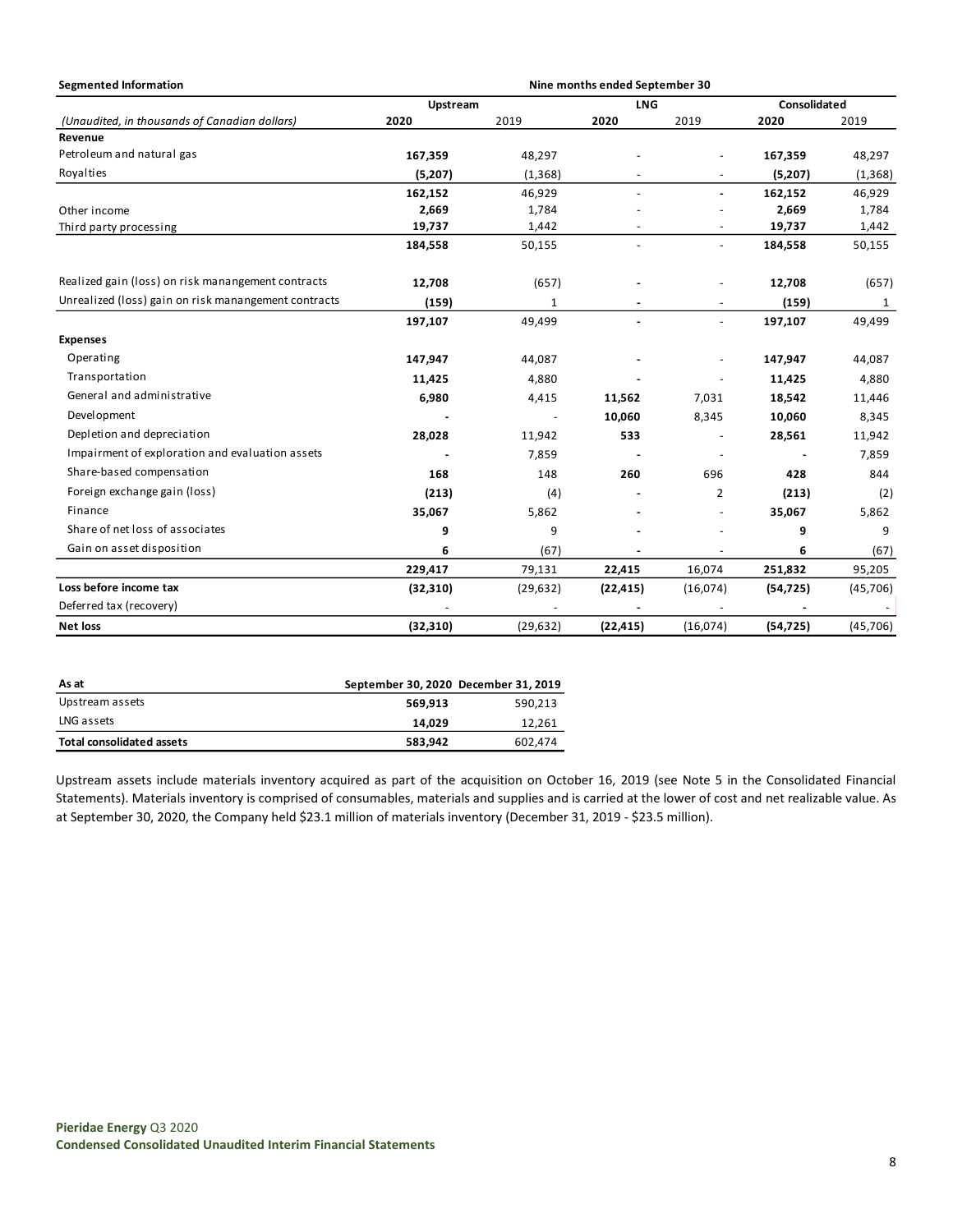### **5. Property, Plant and Equipment**

| (5000s)                                         |         |
|-------------------------------------------------|---------|
| <b>Historical Cost</b>                          |         |
| Balance at December 31, 2019                    | 516,575 |
| Additions                                       | 6,446   |
| Dispositions                                    | (148)   |
| Change in decommissioning obligations           | 2,674   |
| Balance at September 30, 2020                   | 525,547 |
|                                                 |         |
| <b>Accumulated Depletion &amp; Depreciation</b> |         |
| Balance at December 31, 2019                    | 21,527  |
| Deeleting nud dependented (1)                   | 20 FFA  |

| .<br>Depletion and depreciation (1)  | 26.551 |
|--------------------------------------|--------|
| <b>Dispositions</b>                  | (67)   |
| <b>Balance at September 30, 2020</b> | 48.011 |
|                                      |        |

| Net Book Value                |         |
|-------------------------------|---------|
| Balance at December 31, 2019  | 495.048 |
| Balance at September 30, 2020 | 477.536 |

(1) Does not include \$2.0 million of right-of-use assets depreciation (Note 7).

As at September 30, 2020, the Company determined that no impairment indicators existed in any of the Company's Cash Generating Units, therefore no impairment tests were performed.

### **6. Exploration and Evaluation Assets**

| (5000s)                              |       |
|--------------------------------------|-------|
| Balance at December 31, 2019         | 1,077 |
| Additions                            | 1,871 |
| <b>Balance at September 30, 2020</b> | 2,948 |

Exploration and evaluation ("E&E") assets consist of unevaluated seismic data on the Company's exploration projects which are pending the determination of proved or probable reserves. As of September 30, 2020, the Company determined that no impairment indicators for its E&E assets, therefore no impairment tests were performed.

In Q1 2019 management re-evaluated the Company's prospects in Quebec and compared these to other opportunities available to the Company. Management concluded that renewing certain petroleum licenses in Quebec was not in the best interests of the Company. Consequently, only licenses for properties which held the most promise and likelihood of exploratory success were renewed, the remainder were relinquished. This was deemed as an indicator of impairment for the related properties, and as at March 31, 2019 an impairment provision of \$7.9 million was recorded. Refer to the Consolidated Financial Statements for the year ended December 31, 2019 for additional information on impairment recognized in 2019.

### **7. Right-Of-Use-Assets**

The Company enters into arrangements to secure access to assets necessary for operating the business. Leased (right-of-use) assets include office, vehicles and equipment. For the nine months ended September 30, 2020 there were no new additions to right-of use assets and deprecation of \$2.0 million was recorded with an ending net book value of \$3.4 million at September 30, 2020.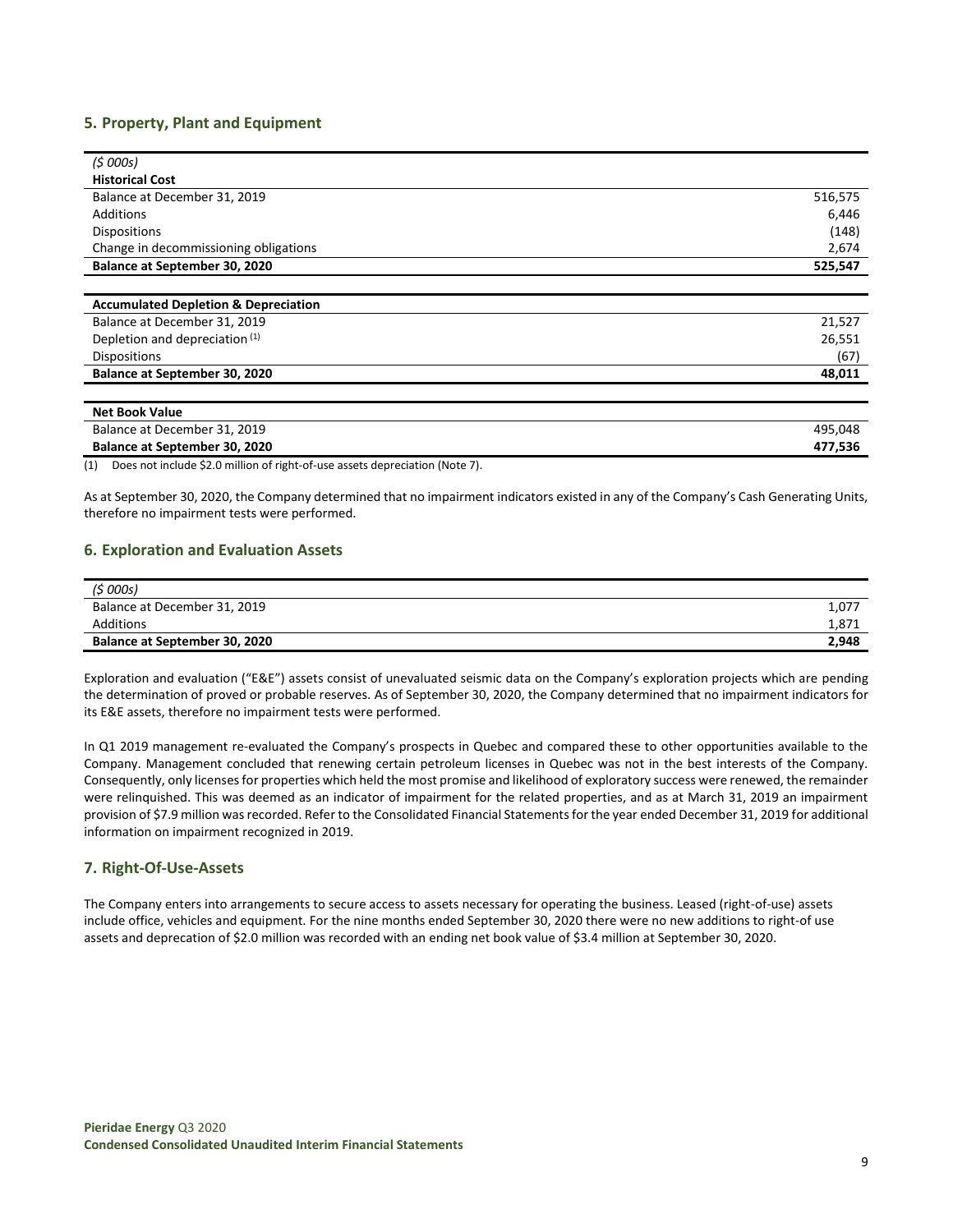### **8. Term Debt**

On October 16, 2019 the Company entered into a \$206.0 million senior secured fully drawn non-revolving term loan facility (the "Credit Agreement"). The Credit Agreement bears interest at a fixed rate of 12.0% per annum from the date of issue, accrued daily and payable quarterly in cash. Additional interest of 3.0% per annum is payable quarterly in cash or, at the option of the Company and subject to the lender's approval, payable in kind by way of accruing to the principal outstanding. The Credit Agreement is repayable in full on October 16, 2023; however, the Company may repay the principal in whole or in part any time prior to October 16, 2023 upon 90 days written notice to the agent, without penalty. Refer to the Consolidated Financial Statements for the year ended December 31, 2019 for additional information on the Credit Agreement.

The term loan facility balance as at September 30, 2020 and December 31, 2019 are shown in the following table:

| (\$ 000s)                     | September 30, 2020 | December 31, 2019 |
|-------------------------------|--------------------|-------------------|
| Term loan facility            | 206,000            | 206,000           |
| Accretion of deferred fee (1) | 12.907             | 2.601             |
| Unamortized transaction costs | (4.977)            | (5,688)           |
| Term debt                     | 213.930            | 202.913           |

(1) Total accretion of the deferred fee and transaction costs is \$11.0 million for the nine months ended September 30, 2020

Effective March 17, 2020, a waiver was provided by the agent and lender to temporarily remove the requirement to hedge at least 60% of production volumes on an 18-month rolling average until the end of August 2020. In August, this waiver was extended to December 31, 2020. Effective March 31, 2020, an amendment was executed between Pieridae and the agent and lender to defer the financial covenant relating to market capitalization until June 30, 2021. Effective September 30, 2020, a waiver was provided by the agent and lender to temporarily relax the requirement to maintain a working capital ratio of 1.0 to 1.0. Pieridae was in compliance with all other covenants as at September 30, 2020.

### **9. Decommissioning Obligations**

|                                         | Nine months ended  | Year ended        |
|-----------------------------------------|--------------------|-------------------|
| (5000s)                                 | September 30, 2020 | December 31, 2019 |
| Balance, January 1                      | 206,520            | 158,236           |
| Additions                               | 2,674              |                   |
| Obligations acquired                    |                    | 115,567           |
| Change in estimates                     |                    | (68, 784)         |
| Settlement of obligations               | (1,740)            | (1, 458)          |
| Accretion                               | 632                | 2,959             |
| Balance, end of period                  | 208,086            | 206,520           |
| Expected to be incurred within one year | 2,890              |                   |
| Expected to be incurred beyond one year | 205,196            | 206,520           |

The Company's decommissioning obligations result from net ownership interests in petroleum and natural gas assets including well sites, gathering systems and processing facilities. The Company estimates the total undiscounted amount of cash flows required to settle its decommissioning obligations is approximately \$246 million (December 31, 2019 - \$239.7 million).

The Company applied a risk-free real rate return rate of 0.41% (December 31, 2019 - 0.41%) to estimate the present value of the decommissioning provision. Changes in the measurement of the decommissioning provision are added to, or deducted from, the cost of the related property, plant and equipment or evaluation and exploration asset.

### **10. Share Capital**

#### **Issued and outstanding common shares**

| (\$ 000s, except as noted)           | Number of common shares (000s) | Common share capital |
|--------------------------------------|--------------------------------|----------------------|
| Balance at December 31, 2019         | 157.561                        | 274.799              |
| Share-based compensation             | 70                             | 64                   |
| <b>Balance at September 30, 2020</b> | 157.631                        | 274,863              |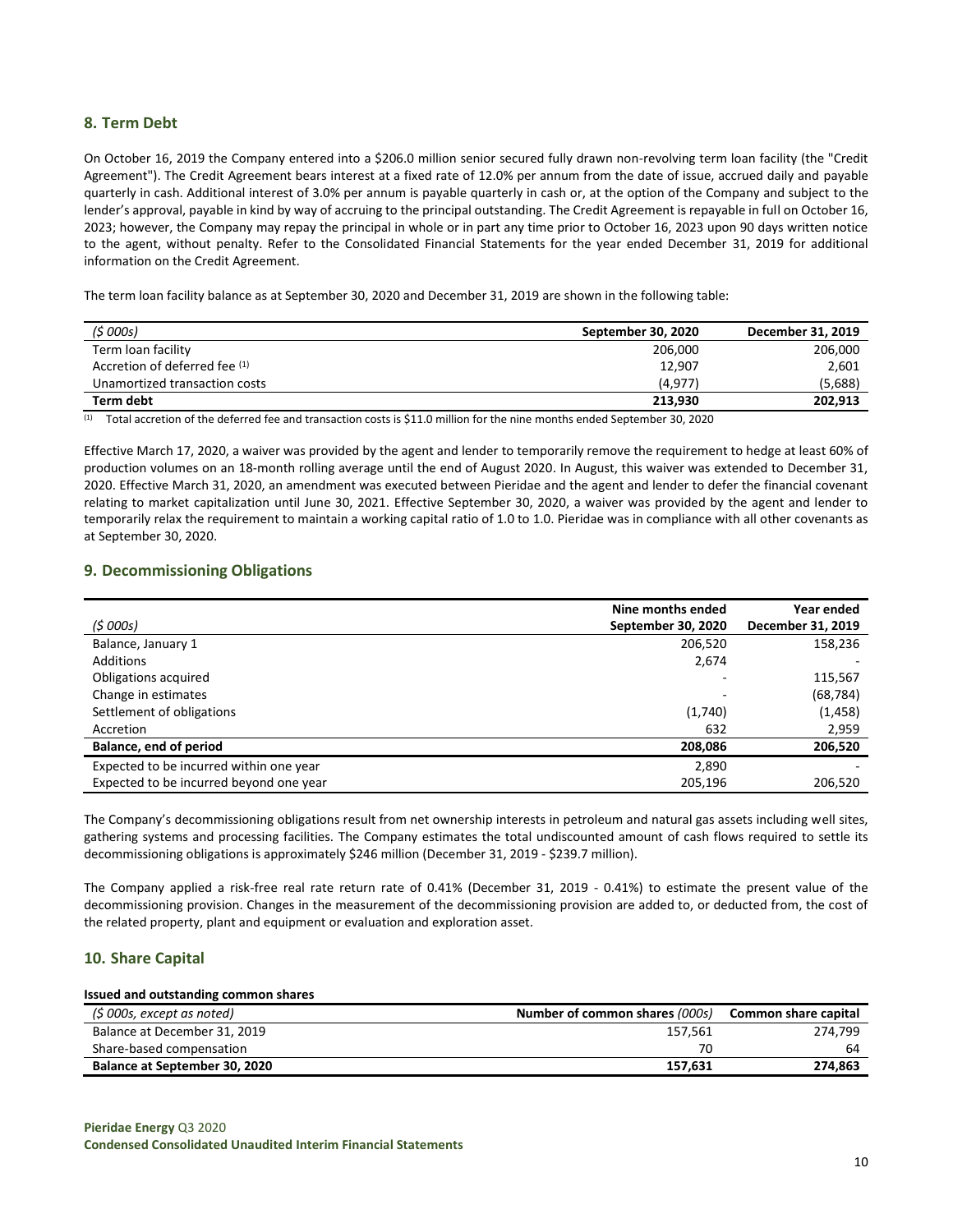On October 8, 2020, 1,710,100 stock options were granted to employees as part of the Company's share-based compensation policy at an exercise price of \$0.86.

#### **Net loss per share – Basic and Diluted**

|                                                                                 | Three months ended |              | Nine months ended |          |
|---------------------------------------------------------------------------------|--------------------|--------------|-------------------|----------|
|                                                                                 |                    | September 30 | September 30      |          |
| (\$ 000s except share amount)                                                   | 2020               | 2019         | 2020              | 2019     |
| Net loss for the period attributable to equity holders of the Company           | (29,825)           | (13,178)     | (54, 674)         | (45,700) |
| Weighted average number of common shares (000s of shares)                       | 157,642            | 86,713       | 157,631           | 82,926   |
| Effect of dilutive securities (000s of shares)                                  |                    |              |                   |          |
| Weighted average number of common shares adjusted for dilution (000s of shares) | 157.642            | 86.713       | 157.631           | 82,926   |
| Net loss per shares $(5$ per share)                                             |                    |              |                   |          |
| <b>Basic</b>                                                                    | (0.19)             | (0.15)       | (0.35)            | (0.55)   |
| <b>Diluted</b>                                                                  | (0.19)             | (0.15)       | (0.35)            | (0.55)   |

### **11. Petroleum and Natural Gas Sales**

The Company's revenues from the sale of petroleum and natural gas are comprised of sales from the production of natural gas, condensate, natural gas liquids and sulphur, as set out below.

|                                       | Three months ended |              | Nine months ended |        |
|---------------------------------------|--------------------|--------------|-------------------|--------|
|                                       |                    | September 30 | September 30      |        |
| (5000s)                               | 2020               | 2019         | 2020              | 2019   |
| Natural Gas                           | 28.787             | 10.445       | 105.058           | 41,568 |
| Condensate                            | 11,535             | 588          | 40.606            | 2,003  |
| <b>NGL</b>                            | 6,125              | 88           | 17,291            | 298    |
| Sulphur                               | 1.900              | 1,552        | 4,404             | 4,428  |
| Total petroleum and natural gas sales | 48.347             | 12.673       | 167.359           | 48,297 |

#### **12. Finance Expenses**

|                                                   | Three months ended |                              | Nine months ended |       |
|---------------------------------------------------|--------------------|------------------------------|-------------------|-------|
|                                                   |                    | September 30                 | September 30      |       |
| (5000s)                                           | 2020               | 2019                         | 2020              | 2019  |
| Interest expense                                  | 7,839              | 1,458                        | 23,384            | 3,873 |
| Amortization of financing fees                    | 3,662              | $\qquad \qquad \blacksquare$ | 11,017            |       |
| Interest income                                   | (4)                | (46)                         | (76)              | (153) |
| Accretion of decommissioning obligations (Note 9) | 209                | 721                          | 632               | 2,142 |
| Interest on lease liabilities                     | 40                 | $\qquad \qquad -$            | 110               |       |
| <b>Total finance expense</b>                      | 11.746             | 2.133                        | 35.067            | 5,862 |

### **13. Financial Instruments and Risk Management**

#### **Fair Values**

A number of the Company's accounting policies and disclosures require the determination of fair value for both financial and non-financial assets and liabilities. Fair values have been determined for measurement and/or disclosure based on methods as set out in the Consolidated Financial Statements. These methods have been applied consistently to all periods presented in these Interim Financial Statements.

The fair values of financial assets and liabilities, together with the carrying amounts shown in the Interim Financial Statements, are shown in the table below. Fair values for risk management contracts are determined using external counterparty information, which is compared to observable market data. Certain non-derivative financial instruments measured at amortized cost including cash and cash equivalents, trade receivables and trade payables have been excluded because they have carrying amounts that approximate their fair value due to the nature of the item or the short time to maturity. These instruments would be classified as Level II of the fair value hierarchy.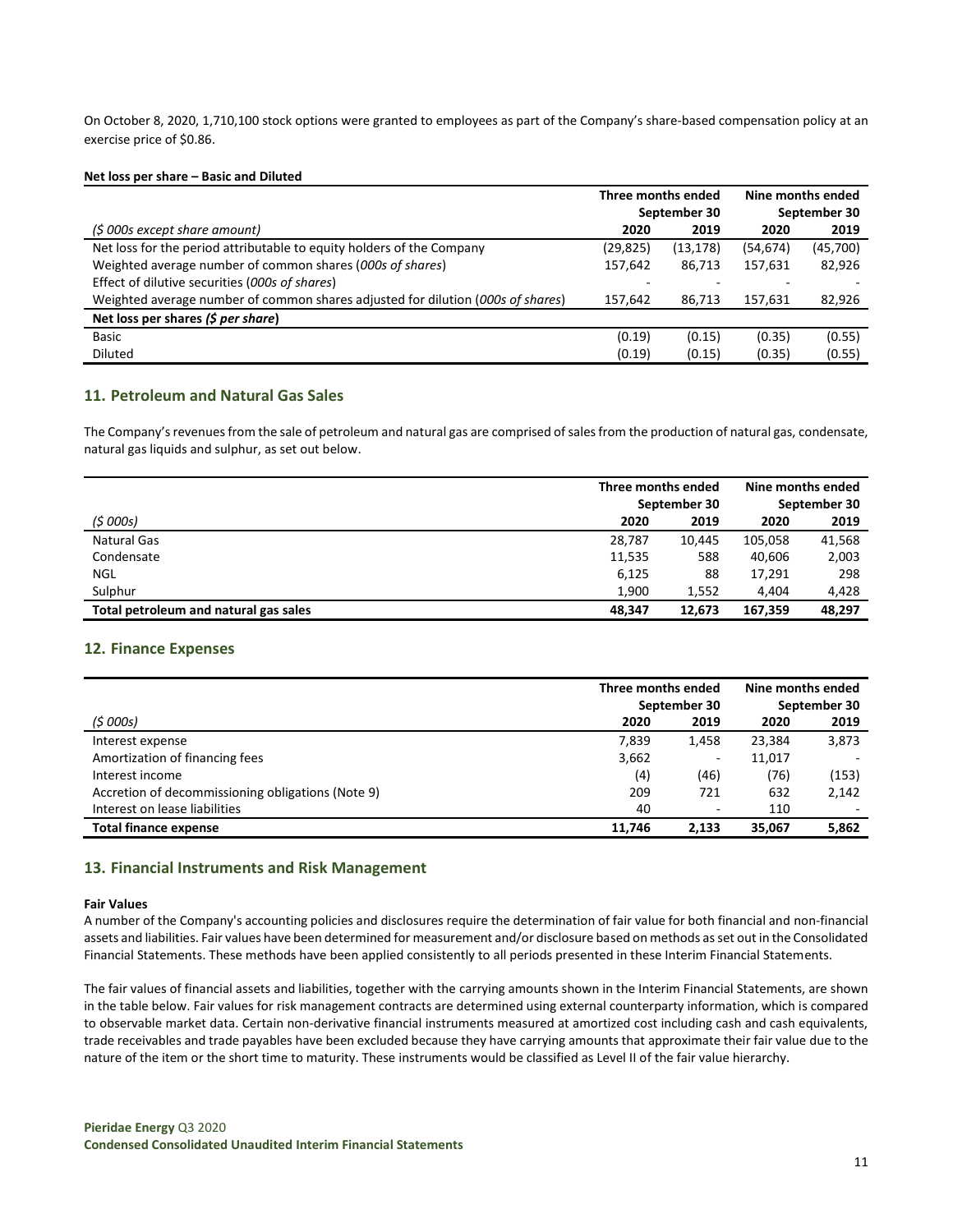| (5000s)                                        | September 30, 2020 |                            |                   | December 31, 2019 |                            |                   |
|------------------------------------------------|--------------------|----------------------------|-------------------|-------------------|----------------------------|-------------------|
|                                                | Carrying<br>Value  | <b>Fair Value</b><br>Level | <b>Fair Value</b> | Carrying<br>Value | <b>Fair Value</b><br>Level | <b>Fair Value</b> |
| <b>Financial liabilities at fair value</b>     |                    |                            |                   |                   |                            |                   |
| Fair value of risk management contracts        | 72                 |                            | 72                | 45                |                            | 45                |
| <b>Financial liabilities at amortized cost</b> |                    |                            |                   |                   |                            |                   |
| Term debt                                      | 213.930            |                            | 206.000           | 202.913           |                            | 206,000           |

Pieridae has exposure to counterparty credit risk, liquidity risk and market risk and recognizes that effective management of these risks is a critical success factor in managing organization and shareholder value. Risk management strategies, policies and limits ensure risks and exposures are aligned to Pieridae's business strategy and risk tolerance. Pieridae's Board of Directors is responsible for providing risk management oversight and oversees how management assesses and monitors risk. The following analysis provides an assessment of those risks as at September 30, 2020.

#### **Counterparty credit risk**

Credit risk is the risk of financial loss to the Company if a customer or counterparty to a financial instrument fails to meet its contractual obligations and arises principally from the Company's receivable from partners in jointly owned assets, natural gas marketers and counterparties to derivative financial contracts. The impact from COVID-19 on credit risk remains low as Pieridae continues to maintain communication with our customers and work towards timely payment of accounts receivable. To date, the Company has not experienced significant counterparty non-performance. In light of COVID-19, Pieridae assessed the financial stability and liquidity of our customers as at September 30, 2020. No significant adjustments were made to net accounts receivable in connection with this assessment. Pieridae continues to monitor the impact of COVID-19 and may make revisions as determined necessary by management. Such revisions are recognized in the period in which the estimates are revised and may impact future periods as well.

Substantially all of the Company's petroleum and natural gas production is marketed under standard industry terms. Sales from petroleum and natural gas marketers are normally collected on the 25th day of the month following sale. The Company's policy to mitigate credit risk associated with these balances is to establish marketing relationships with creditworthy purchasers. The Company historically has not experienced any material collection issues with its petroleum and natural gas marketers. Receivables from partners in jointly owned assets are typically collected within one to three months of the bill being issued to the partner. The Company attempts to mitigate the risk from receivables from partners in jointly owned assets by obtaining partner approval of significant capital expenditures prior to the expenditure. However, the receivables are from participants in the petroleum and natural gas sector, and collection of the outstanding balances can be impacted by industry factors such as commodity price fluctuations, limited capital availability and unsuccessful drilling programs. The Company does not typically obtain collateral from petroleum and natural gas marketers or partners in jointly owned assets; however, the Company can cash call for major projects and does have the ability, in most cases, to withhold production from these partners in the event of non-payment.

The carrying amount of accounts receivable represents the maximum credit exposure. As of September 30, 2020, and December 31, 2019, the Company's accounts receivables consisted of:

| (5000s)                                           | September 30, 2020 | December 31, 2019 |
|---------------------------------------------------|--------------------|-------------------|
| Petroleum and natural gas marketers               | 23,132             | 29,965            |
| Receivables from partners in jointly owned assets | 16,656             | 8.877             |
| Other (primarily government entities)             | 5.325              | 1.968             |
| Total accounts receivable                         | 45.113             | 40,810            |

As at September 30, 2020 and December 31, 2019, the Company's accounts receivables are aged as follows:

| (\$ 000s)                    | September 30, 2020 | December 31, 2019 |
|------------------------------|--------------------|-------------------|
| Current (less than 90 days)  | 35,537             | 35.564            |
| Past due (more than 90 days) | 9.576              | 5.246             |
| Total accounts receivable    | 45.113             | 40,810            |

The Company has assessed the past due receivables and determined that no provision is required as at September 30, 2020.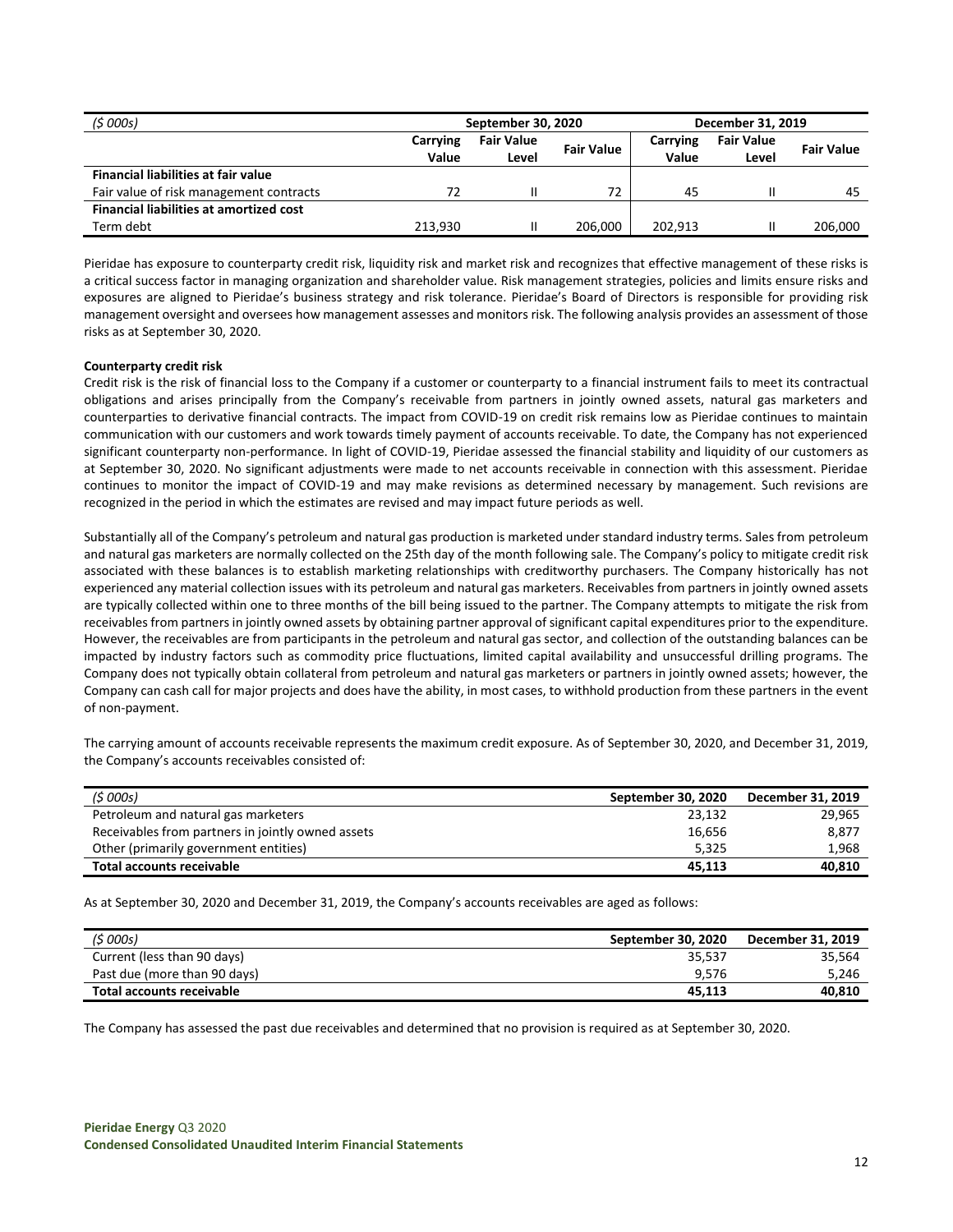#### **Liquidity and funding risk**

Liquidity and funding risk is the risk that the Company may be unable to obtain sufficient cash or its equivalent in a timely and cost-effective manner in order to meet its commitments as they become due. The Company's objective in managing liquidity risk is to maintain sufficient readily available reserves in order to meet its liquidity requirements as they become due. The Company manages its liquidity risk by forecasting cash flows over a 12-month rolling time period to identify capital requirements. These requirements are then addressed through management of Pieridae's capital structure, being its share capital and debt facilities, and makes adjustments to it based on the funds available to the Company in order to support future business opportunities. As at September 30, 2020, there has been no impact to liquidity and funding risk from COVID-19.

#### **Market risk**

Market risk is the risk that the fair value or future cash flows of a financial instrument will fluctuate because of changes in market conditions. Market risk comprises three types of risk: interest rate risk, currency risk and price risk.

#### (a) Price risk

The Company's petroleum and natural gas production is directly subject to fluctuations in commodity prices. Fluctuations in commodity prices, both absolute and associated with changes in the Canadian to U.S. dollar exchange rate, and specifically the prices for natural gas, condensate and NGLs, could have significant impact on the Company's cash flows and its ability to sustain its operations. Excess supply, coupled with ongoing pipeline capacity constraints, continue to weigh on petroleum prices in Western Canada. However, future pricing for natural gas continues to improve as market fundamentals have become more bearish. Although markets have begun to recover, the possibility of significant price volatility particularly in crude-oil linked products, continue to exist due weak crude oil fundamentals. Such an exposure may impact the Company's operating cash flows, and its ability to attract the necessary investment to maintain operations and ultimately fund construction of its Goldboro LNG project. As the Company advances toward a final investment decision for the LNG project, it will evaluate a number of options to manage commodity price. The impact from COVID-19 has lowered realized prices for natural gas liquids and condensate during the year to date, offset by the improvement in natural gas prices and the monetization of hedge positions in the first six months of the year. The totality of risks arising from the COVID-19 pandemic will continue to be monitored and assessed as required.

Pieridae utilizes fixed price physical delivery contracts and derivative financial instruments as part of its overall risk management strategy to assist in managing the exposure to commodity price risk, and the cost of power. Physical contracts are considered normal sales contracts and are not recorded at fair value in the Interim Financial Statements. Pieridae does not trade financial instruments for speculative purposes.

Pieridae had the following fixed price physical commodity sales contracts in place at September 30, 2020.

| Type of contract          | Quantity     | <b>Time Period</b>   | <b>Contract Price</b> |
|---------------------------|--------------|----------------------|-----------------------|
| Fixed Price - Natural Gas | 200,000 GJ/d | October 2020         | CAD \$1.64/GJ         |
| Fixed Price - Natural Gas | 177,500 GJ/d | November 2020        | CAD \$2.25/GJ         |
| Fixed Price - Natural Gas | 170,000 GJ/d | December 2020        | CAD \$2.30/GJ         |
| Fixed Price - Natural Gas | 127,500 GJ/d | January - March 2021 | CAD \$2.31/GJ         |
| Fixed Price - Natural Gas | 47,500 GJ/d  | April – October 2021 | CAD \$2.46/GJ         |

Pieridae monetized additional commodity derivative contracts for cash proceeds realized and realized gain of the same amount for \$8.2 million and \$4.5 million during the first and second quarter respectively, resulting in a total of \$12.7 million for the nine months ended September 30, 2020.